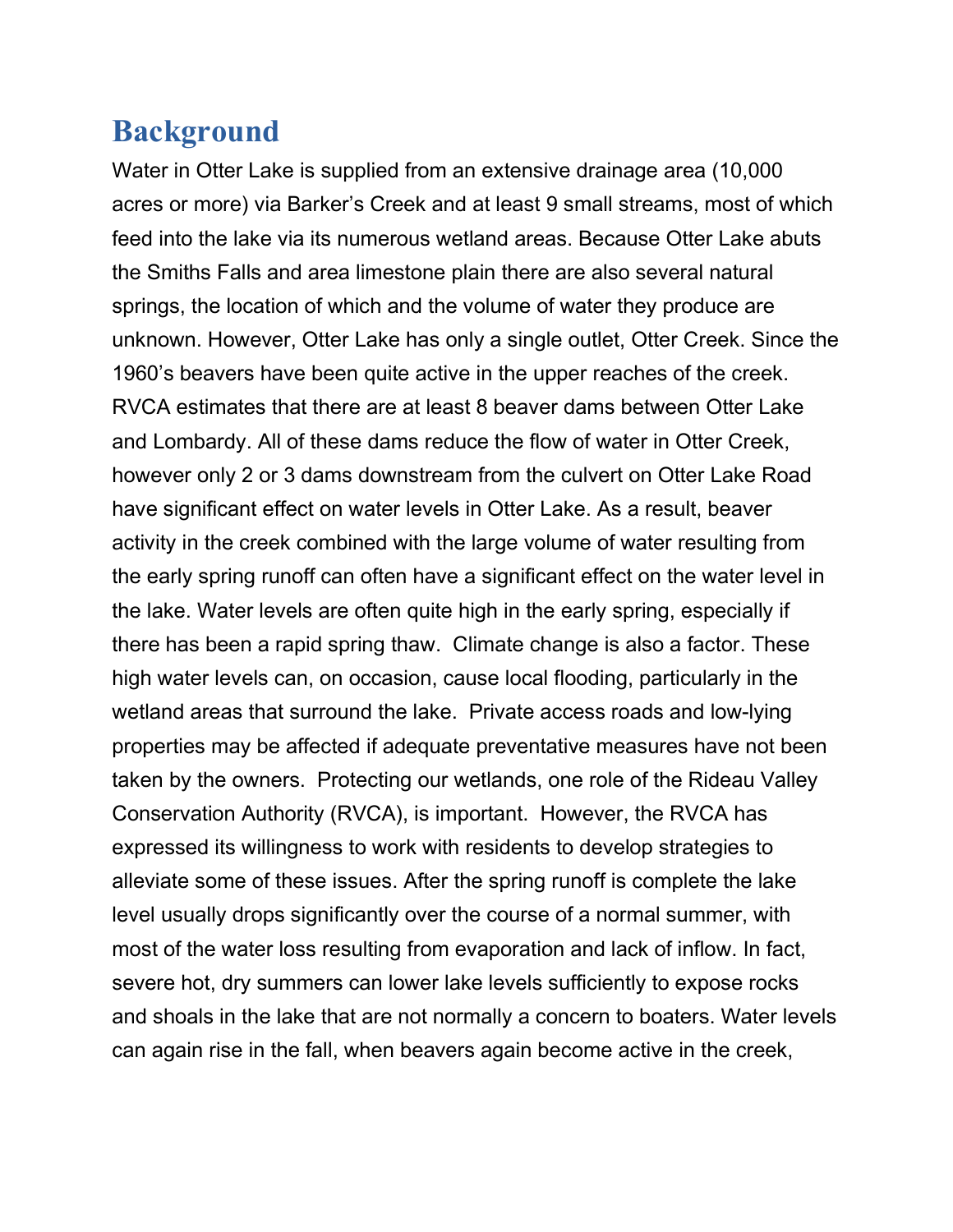however following the freeze over, the lake level will drop during the winter months.

## Control of Water Levels

In 2000, an attempt was made to control the water flow in the creek by the installation of "beaver bafflers" in the beaver dams in the upper reaches of Otter Creek. A "beaver baffler" is essentially a tube inserted through the base of the beaver dam. OLLA supported, and participated in beaver baffler installation, however, the bafflers were not successful, primarily because they required continual maintenance.

In 2007 RVCA implemented (on a trial basis) a Beaver Management Program. In June of 2007 and in response to concerns/complaints received from property owners regarding flooding of property and access roads, RVCA proposed the following action.

"In an effort to balance the aquatic ecosystem needs and landowner flooding issues it is recommended that Dam #1 and #2 in the upper reaches of Otter Creek be breeched in the center of the dam. The following mitigation measures will be implemented during beaver dam removal activities. Breeching of the beaver dam will be carried out in a manner that minimizes downstream sediment load. Breeching of the beaver dam will occur during low flow conditions and on days when rain is not expected. Only a small portion of the dam will be pulled back at one time to allow the water from the beaver pond to be released slowly. As water levels decrease, the size of the opening may be increased to allow complete drainage of the retention area. Work is to be completed by hand with NO heavy equipment on the bed of Otter Creek at any time. Areas downstream of the beaver dam will be monitored during breaching activities to determine whether damage to the channel and adjacent properties receiving additional water volumes are occurring.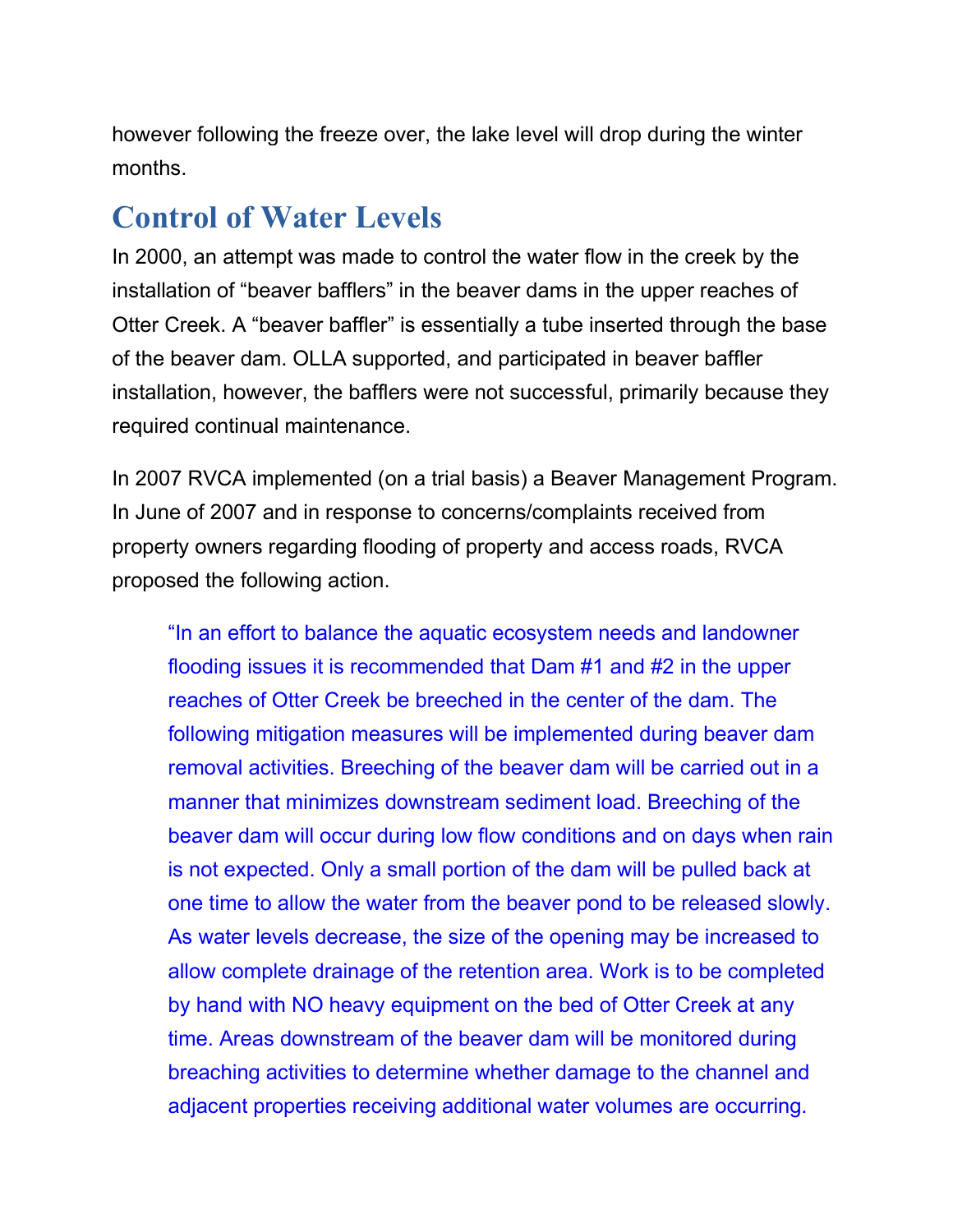Fish that become trapped in isolated pools as a result of beaver pond de-watering will be relocated to the main channel of the watercourse. Dam building nuisance beaver for Dam #1 and #2 will be trapped using appropriate trapping methods".

All property owners should be aware that all the above actions to lower lake levels were an RVCA initiative in collaboration with the Otter Creek Beaver Management Group (OCBMG). OLLA did not make any requests to RVCA regarding water levels and chose not to support the OCBMG. OLLA maintained an informational and consultative relationship with RVCA throughout the period these activities were taking place. The RVCA program ended in 2010, however, RVCA continued its beaver management activities until 2017 at the request of, and with the financing of, the OCBMG.

OLLA's current and ongoing mandate is to measure, record and communicate water levels to the Rideau Valley Conservation Authority (RVCA). OLLA does not undertake any effort, either alone or in concert with any other party, to influence, control or manipulate the water level on Otter Lake.

## Water Level Monitoring

OLLA has accurately measured water levels since 2003. The water level is measured several times a month at the Otter Creek Culvert on Otter Lake Road that has been calibrated by RVCA at 125.72 metres above sea level (MASL). The following graphs show the water level in Otter Lake from February 2005 to the present. The green reference line represents the median water level of 124.81 MASL and the upper reference lines represent RVCA's estimated 1:2 and 1:100 year flood level respectively.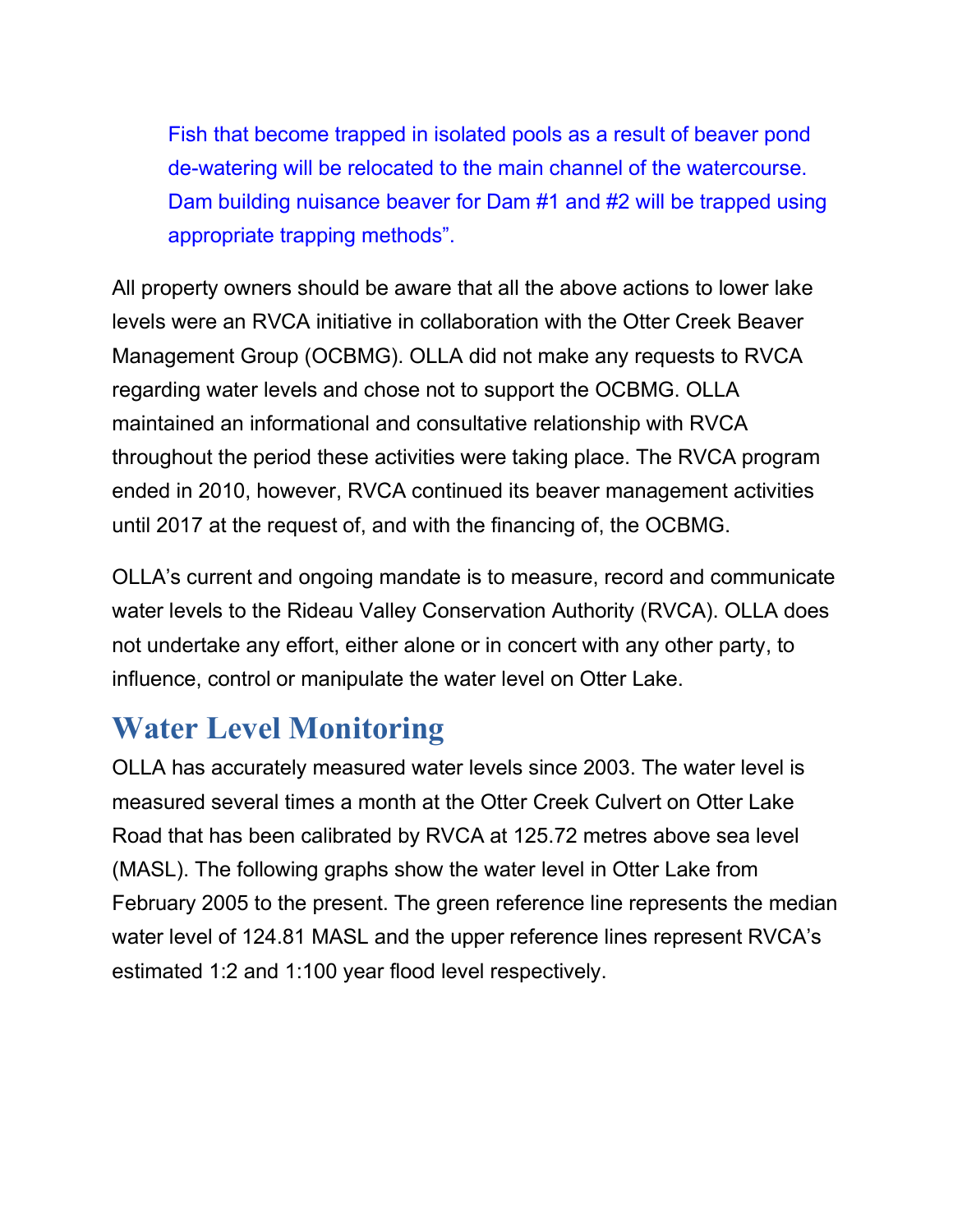